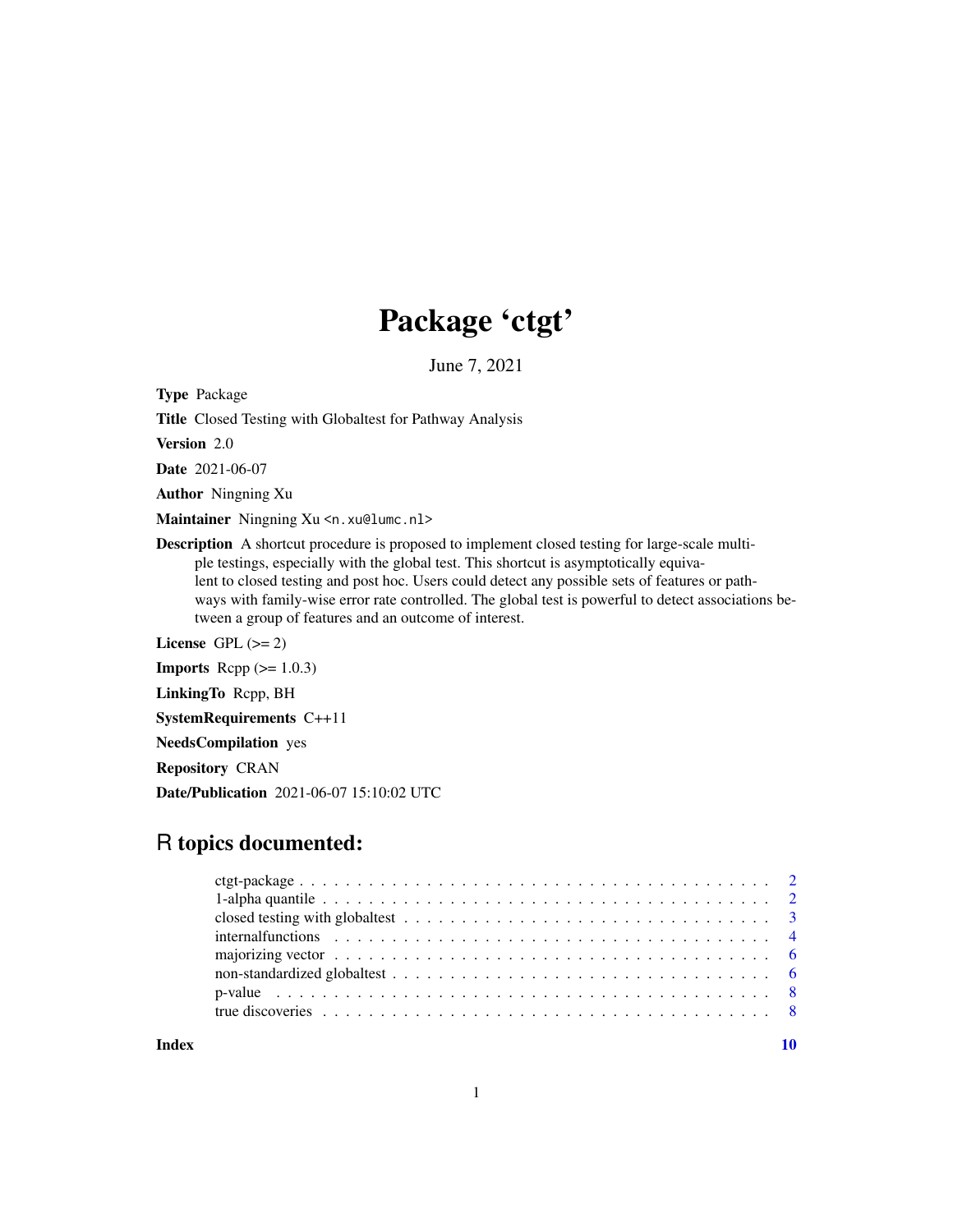<span id="page-1-0"></span>

## Description

A shortcut procedure for closed testing with the global test is presented.

## Details

See examples in [actgt](#page-2-1) function.

## Author(s)

Ningning Xu

Maintainer: Ningning Xu <n.xu@lumc.nl; xu15263142750@gmail.com>

## References

Ningning Xu, Aldo solari, Jelle Goeman, Clsoed testing with global test, with applications on metabolomics data, arXiv:2001.01541, https://arxiv.org/abs/2001.01541 Jelle J. Goeman, Sara A. van de Geer, Floor de Kort, Hans C. van Houwelingen, A global test for groups of genes: testing association with a clinical outcome, Bioinformatics, Volume 20, Issue 1, 1 January 2004, Pages 93-99, https://doi.org/10.1093/bioinformatics/btg382

1-alpha quantile *The 1-alpha quantile of globaltest*

#### Description

Robbins and Pitman Algorithm to calculate the criticalvalue given eigenvalue vector and alpha level.

#### Usage

```
criticalvalue(lam, alpha = 0.05)
```
#### Arguments

| 1 <sub>am</sub> | The numeric vector with eigenvalues as elements.    |
|-----------------|-----------------------------------------------------|
| alpha           | The type I error rate allowed. The default is 0.05. |

#### Value

Returns a real number.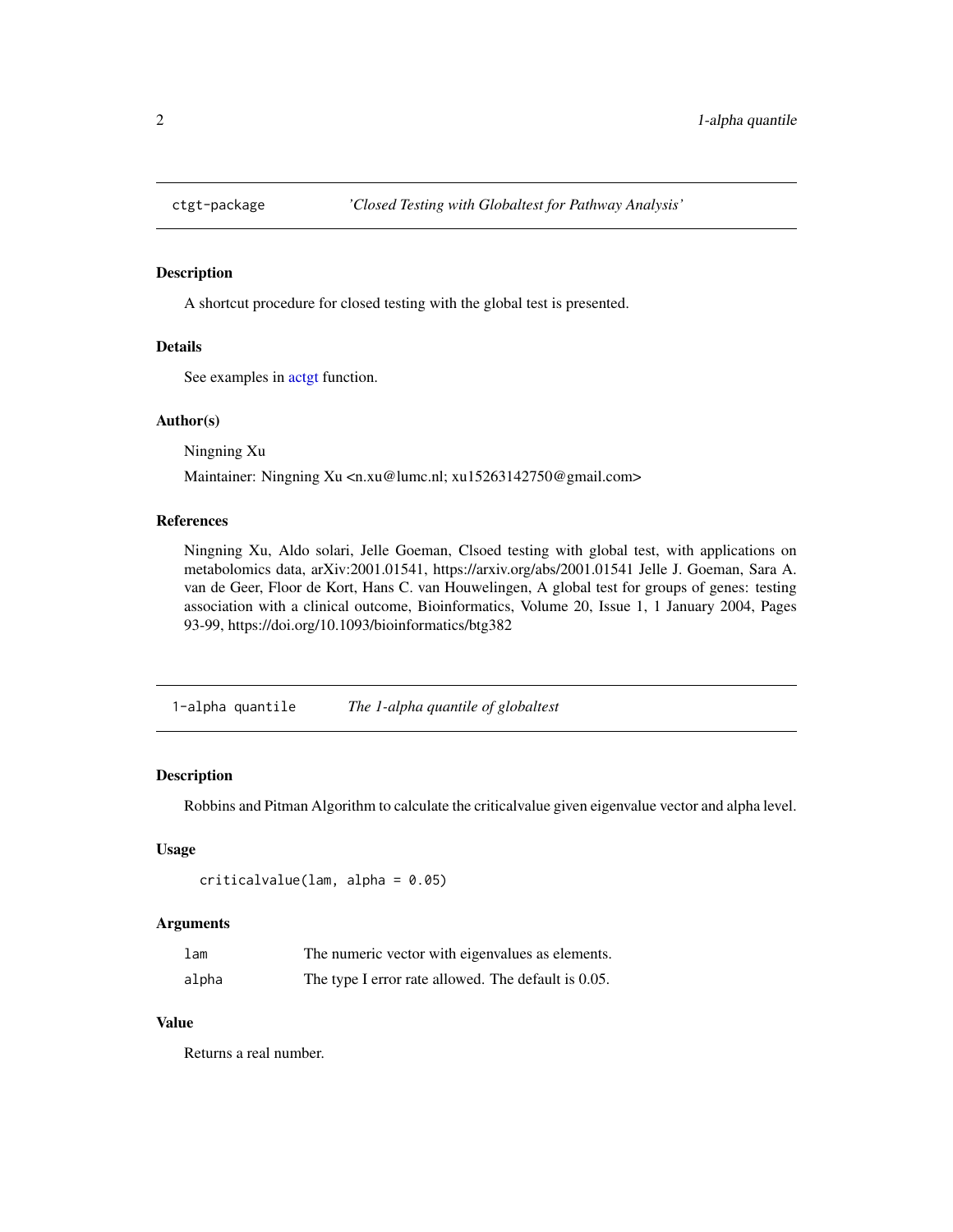#### <span id="page-2-0"></span>Author(s)

Ningning Xu

Maintainer: Ningning Xu <n.xu@lumc.nl; xu15263142750@gmail.com>

## References

Ningning Xu, Aldo solari, Jelle Goeman, Clsoed testing with global test, with applications on metabolomics data, arXiv:2001.01541, https://arxiv.org/abs/2001.01541

closed testing with globaltest

*Approximated Closed Testing with Global Test*

#### <span id="page-2-1"></span>Description

To detect the significance of the set of features after correcting for multiple global tests, with familywise error rate controlled.

## Usage

actgt (y, X, xs, hyps, maxit =  $0$ , alpha =  $0.05$ )

## Arguments

| <b>V</b> | The response vector (numeric vector).                                                                                                                                                                                       |
|----------|-----------------------------------------------------------------------------------------------------------------------------------------------------------------------------------------------------------------------------|
| $\times$ | The full design matrix, whose columns are named by the covariates.                                                                                                                                                          |
| XS       | The name vector of all covariates (character vector).                                                                                                                                                                       |
| hyps     | The name vector of the covariates in the pathway of interest (character vector).                                                                                                                                            |
| maxit    | An optional integer to denote the maximal interations for branch and bound<br>method. The default value 0 means the single-step shortcut without branch and<br>bound method. Note that larger value is more time-consuming. |
| alpha    | The type I error rate allowed. The default is 0.05.                                                                                                                                                                         |

#### Value

Returns a list of rejection indicator and the number of iterations.

## Author(s)

Ningning Xu Maintainer: Ningning Xu <n.xu@lumc.nl; xu15263142750@gmail.com>

#### References

Ningning Xu, Aldo solari, Jelle Goeman, Clsoed testing with global test, with applications on metabolomics data, arXiv:2001.01541, https://arxiv.org/abs/2001.01541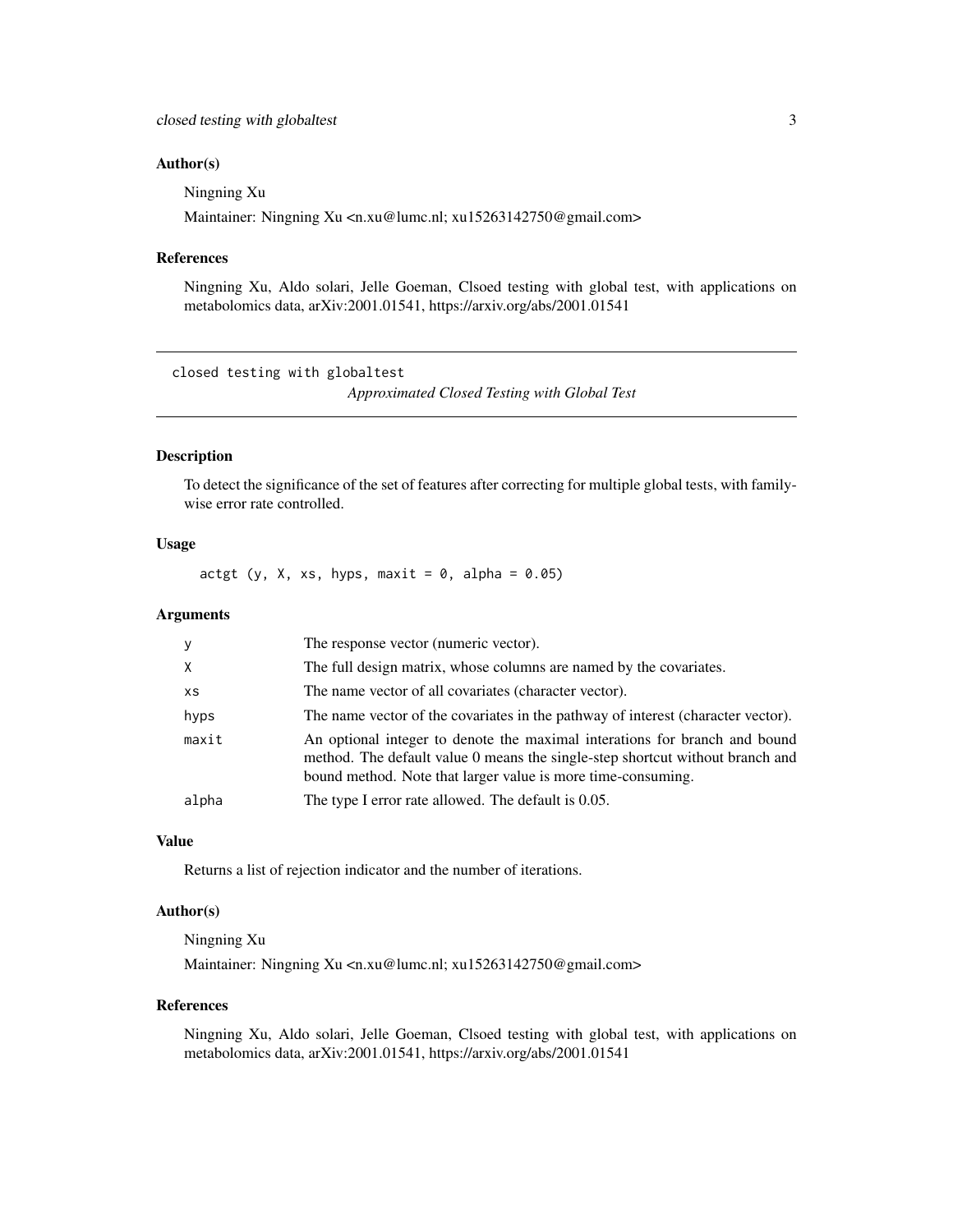#### Examples

```
#Generate the design matrix and response vector for logistic regression models
n= 100
m = 5X = matrix(data = 0, nrow = n, ncol = m, byrow = TRUE)for ( i in 1:n){
  set.seed(1234+i)
  X[i, ] = as.vector(arima.sim(model = list(order = c(1, 0, 0), ar = 0.2), n = m))
}
y = rbinom(n, 1, 0.6)
X[which(y==1),1:3] = X[which(y==1),1:3] + 0.8xs = paste("x", seq(1, m, 1), sep="")colnames(X) = xshyps=xs[1]
#The sinle-step ctgt procedure
\text{actgt}(y = y, X = X, xs = xs, hyps = hyps, maxit = 0, alpha = 0.05)#Result Iterations
#"unsure" "0"
# The iterative ctgt procedure with more iterations
\text{actgt}(y = y, X = X, xs = xs, hyps = hyps, maxit = 0, alpha = 0.05)#Result Iterations
#"reject" "2"
#which means that x1 is rejected by closed testing within two more iterations of the shortcut
# For a group of feature sets
mysets = list(xs[1:5], xs[c(1,4)], xs[c(1,4,5)])sapply(mysets, function(i) \text{actgt}(y = y, X = X, xs = xs, hyps = i, maxit = 0, alpha = 0.05))
#Result "reject" "unsure" "reject"
#Iterations "0" "0" "0"
mysets = list(xs[1:5], xs[c(1,4)], xs[c(1,4,5)])
```

```
sapply(mysets, function(i) \text{actgt}(y = y, X = X, xs = xs, hyps = i, maxit = 0, alpha = 0.05))
#Result "reject" "reject" "reject"
#Iterations "0" "2" "0"
```
internalfunctions *'Internal Functions (ctgt)'*

#### Description

Internal functions of ctgt.

<span id="page-3-0"></span>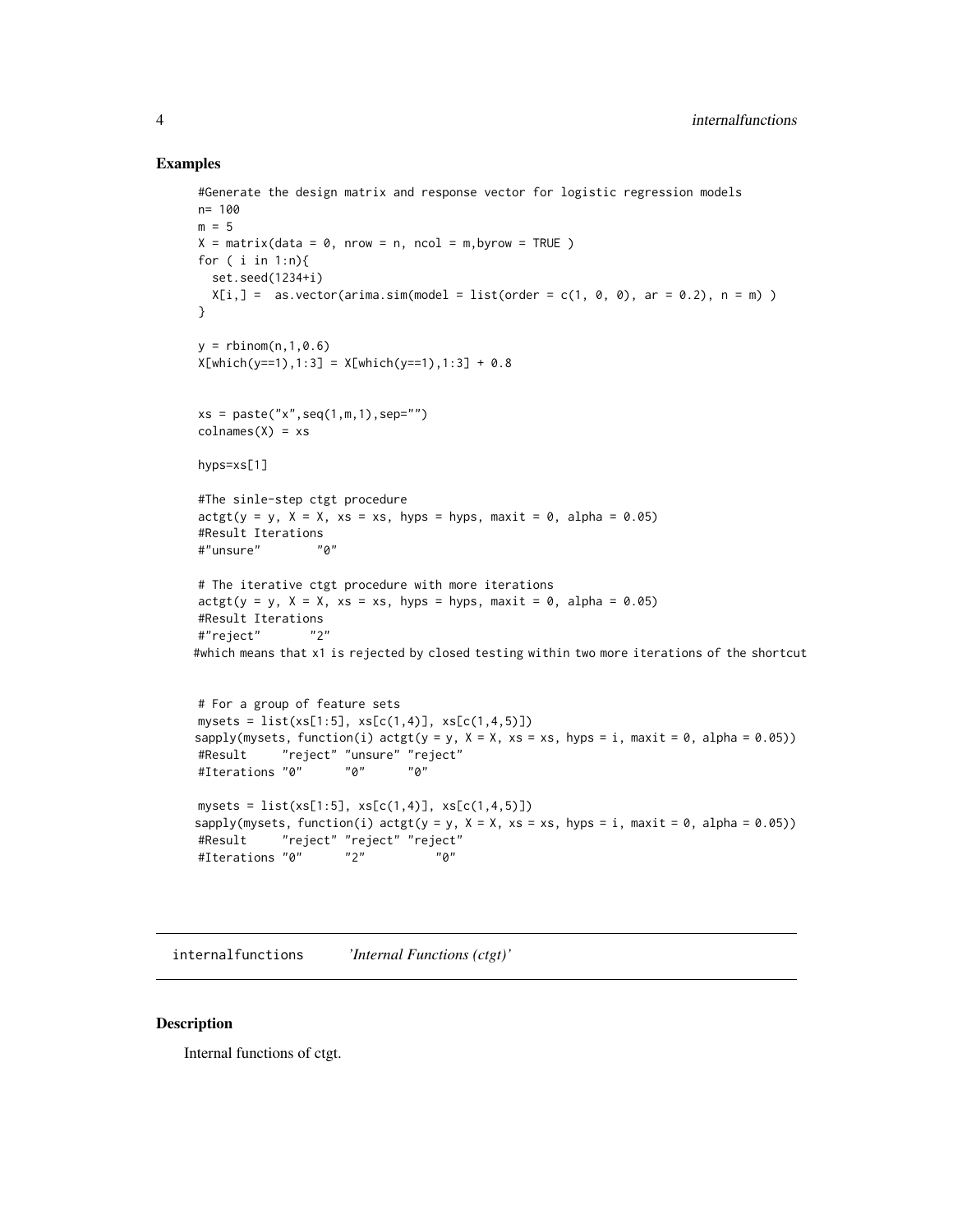## internalfunctions 5

## Usage

## iterative shortcut with branch and bound actgt\_it(y,Tmatrix, Cmatrix,fxs, sxs,Tf,Lamf,Cf,Ts,Lams,Cs,count=1,maxIt=1,a = 0.05)

## to check whether tmin is above cmax tacmax(tmins,levels,tw, cf,lf,ls,alp )

## to check whether tmin is above ctrue tactrue(tmins,hyxs,cfull,Wmatrix,alp )

## Arguments

| У                | The response vector (numeric vector).                             |
|------------------|-------------------------------------------------------------------|
| Tmatrix          | The matrix used to calculate the test statistics.                 |
| Cmatrix          | The matrix used to calculate the critical values.                 |
| fxs              | The name vector of upper model (character vector).                |
| SXS              | The name vector of lower model (character vector).                |
| Tf,Lamf,Cf       | Test statistic, eigenvalues, and critical value of fxs.           |
| Ts, Lams, Cs     | Test statistic, eigenvalues, and critical value of sxs.           |
| count            | count the branches, default is 1.                                 |
| maxIt            | maximal number of branches chosen by user, default is 1.          |
| a, alp           | alpha level.                                                      |
| tmins            | Minimum test statistics.                                          |
| levels           | levels                                                            |
| tw, $cf, 1f, 1s$ | sorted weights, critical values and level for fxs and sxs.        |
| hyxs             | The name vector of the covariates of interest (character vector). |
| cfull            | critical value of full model.                                     |
| Wmatrix          | matrix to calculate majorizing vector.                            |

## Author(s)

Ningning Xu

Maintainer: Ningning Xu <n.xu@lumc.nl; xu15263142750@gmail.com>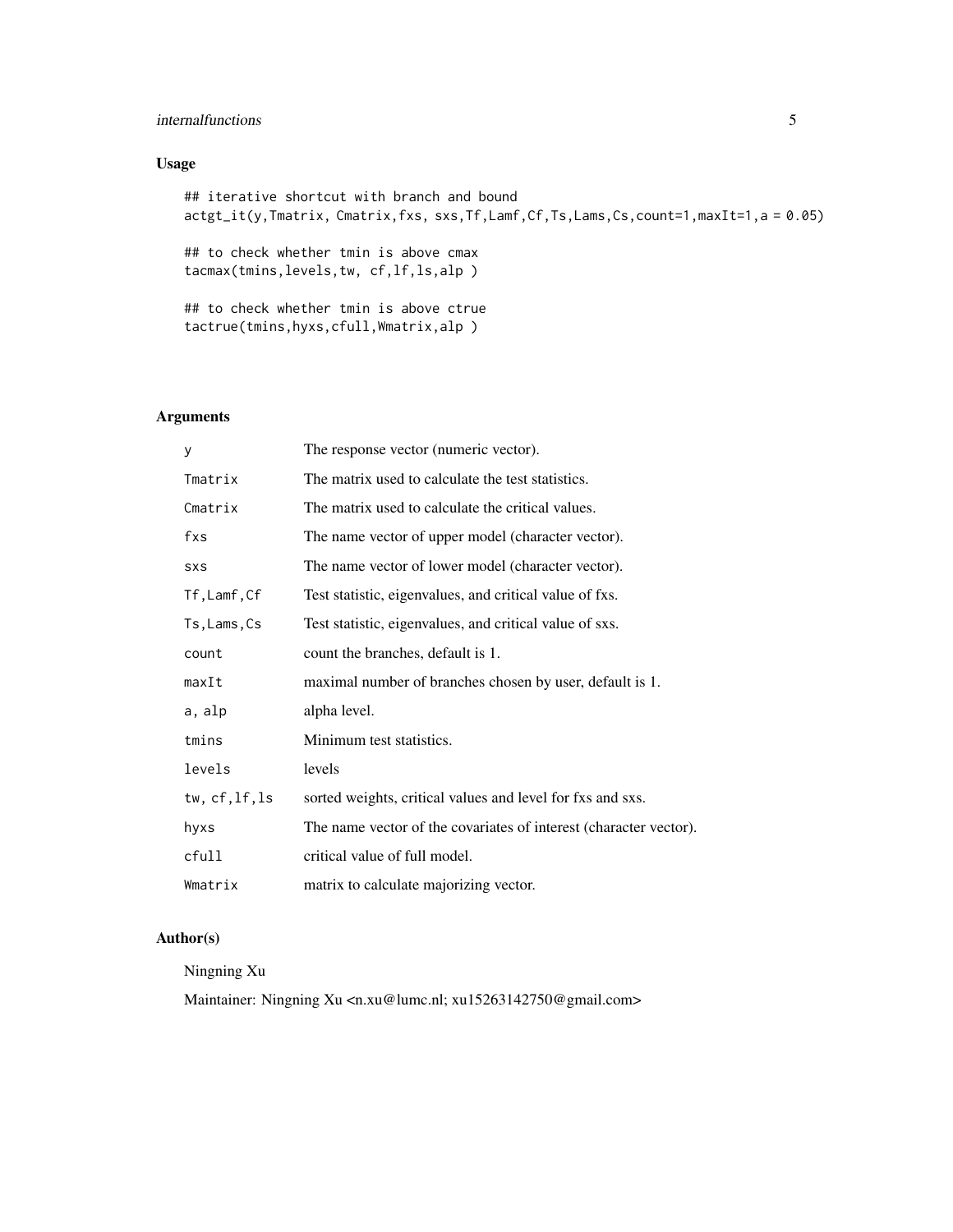<span id="page-5-0"></span>majorizing vector *The majorizing vector*

## Description

To get the majorizing vector at a specific level, given the upbound and lowbound.

## Usage

getL (ub, lb, level)

## Arguments

| ub    | upper bound.       |
|-------|--------------------|
| 1b    | lower bound.       |
| level | level of interest. |

## Value

Returns a numeric vector with the same length as ub and lb.

## Author(s)

Ningning Xu

Maintainer: Ningning Xu <n.xu@lumc.nl; xu15263142750@gmail.com>

## References

Ningning Xu, Aldo solari, Jelle Goeman, Clsoed testing with global test, with applications on metabolomics data, arXiv:2001.01541, https://arxiv.org/abs/2001.01541

non-standardized globaltest

*'Non-standardized globaltest'*

## Description

This is the sencond version of the globaltest, the non-standardized globaltest

## Usage

## a powerful variant of globaltest gt2 (y, X, hyps, alpha =  $0.05$ )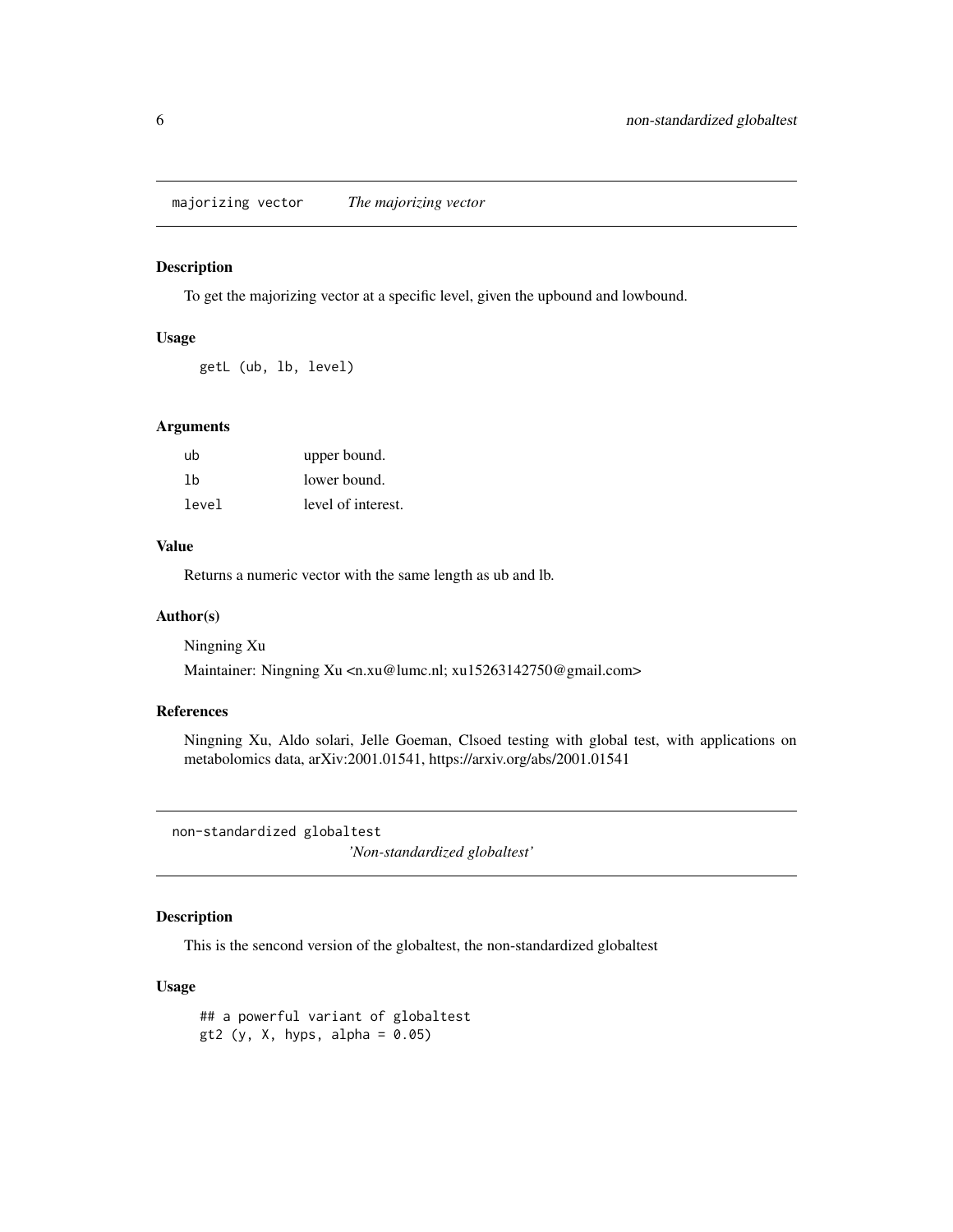#### **Arguments**

| <b>V</b> | The response vector (numeric vector).                                            |
|----------|----------------------------------------------------------------------------------|
| X        | The full design matrix, whose columns are named by the covariates.               |
| hyps     | The name vector of the covariates in the pathway of interest (character vector). |
| alpha    | The type I error rate allowed. The default is 0.05.                              |

## Value

Returns the p-value, the observed and expected test statistics and the number of covariates.

## Author(s)

Ningning Xu

Maintainer: Ningning Xu <n.xu@lumc.nl; xu15263142750@gmail.com>

## References

Ningning Xu, Aldo solari, Jelle Goeman, Clsoed testing with global test, with applications on metabolomics data, arXiv:2001.01541, https://arxiv.org/abs/2001.01541

#### Examples

```
#Generate the design matrix and response vector for logistic regression models
n= 100
m = 5X = matrix(data = 0, nrow = n, ncol = m, byrow = TRUE)for ( i in 1:n){
 set.seed(1234+i)
 X[i,] = as.vector(arima.sim(model = list(order = c(1, 0, 0), ar = 0.2), n = m) )
}
y = rbinom(n, 1, 0.6)
X[which(y==1),1:3] = X[which(y==1),1:3] + 0.8xs = paste("x", seq(1, m, 1), sep='")colnames(X) = xshyps=xs[1]
#The raw p-values of globaltest
gt2(y = y, X = X, hyps = hyps, alpha = 0.05)#p-value Statistic Expected #Cov
#7.64e-03 2.30e+02 1.24e+02 1.00e+00
```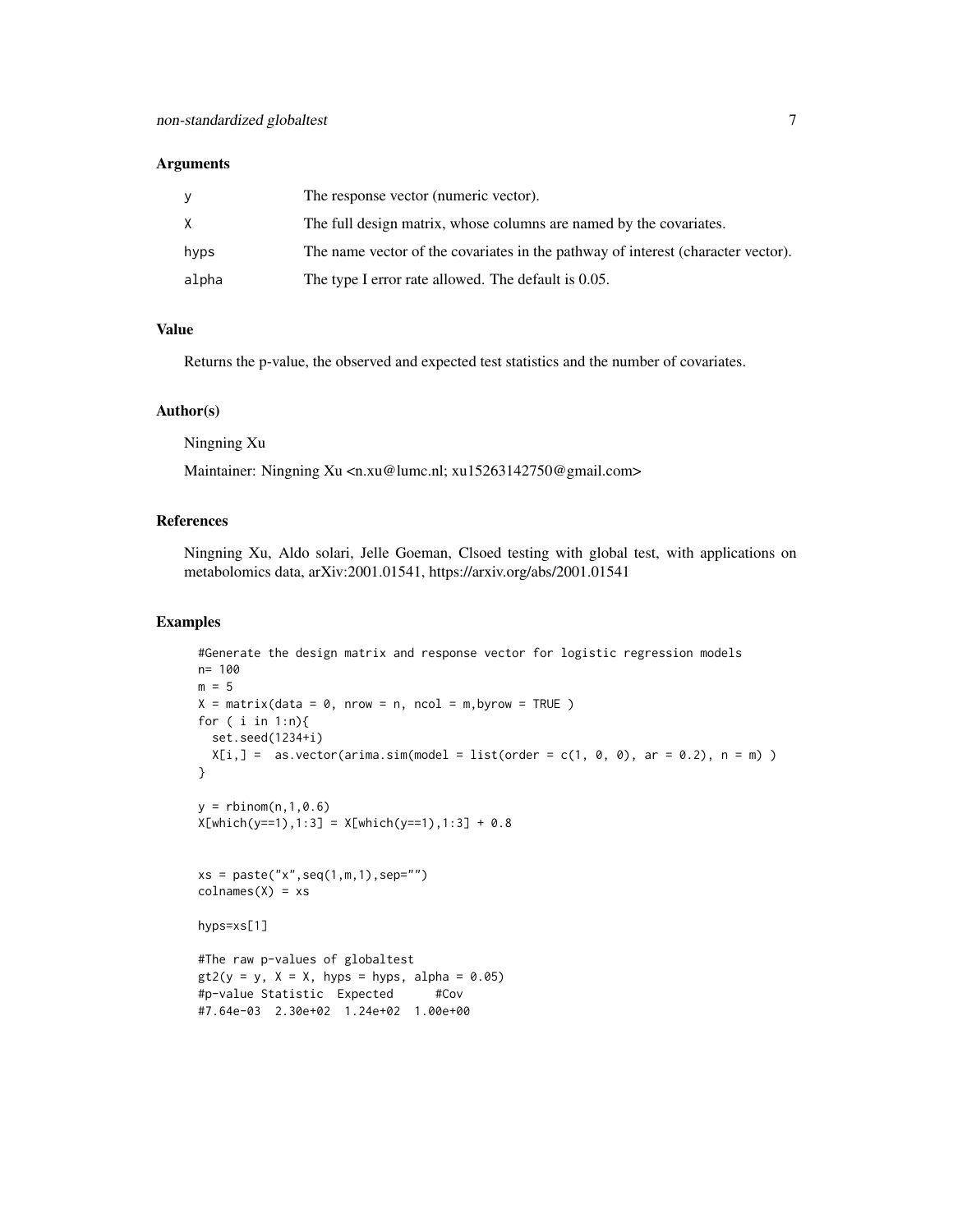<span id="page-7-0"></span>

## Description

Robbins and Pitman Algorithm to calculate the p-value given the observed value and the eigenvalue vector.

## Usage

pv(x, lam)

#### Arguments

|     | The observed value that is used to calculate the coresponding the p-value. |
|-----|----------------------------------------------------------------------------|
| lam | The numeric vector with eigenvalues as elements.                           |

## Value

Returns a value between 0 and 1.

## Author(s)

Ningning Xu

Maintainer: Ningning Xu <n.xu@lumc.nl; xu15263142750@gmail.com>

## References

Ningning Xu, Aldo solari, Jelle Goeman, Clsoed testing with global test, with applications on metabolomics data, arXiv:2001.01541, https://arxiv.org/abs/2001.01541

true discoveries *True discoveries*

## Description

To count the number of true discoveries within a given pathway or feature set of interest.

#### Usage

```
discoveries (y, X, xs, hyps, maxit = 0, alpha = 0.05)
```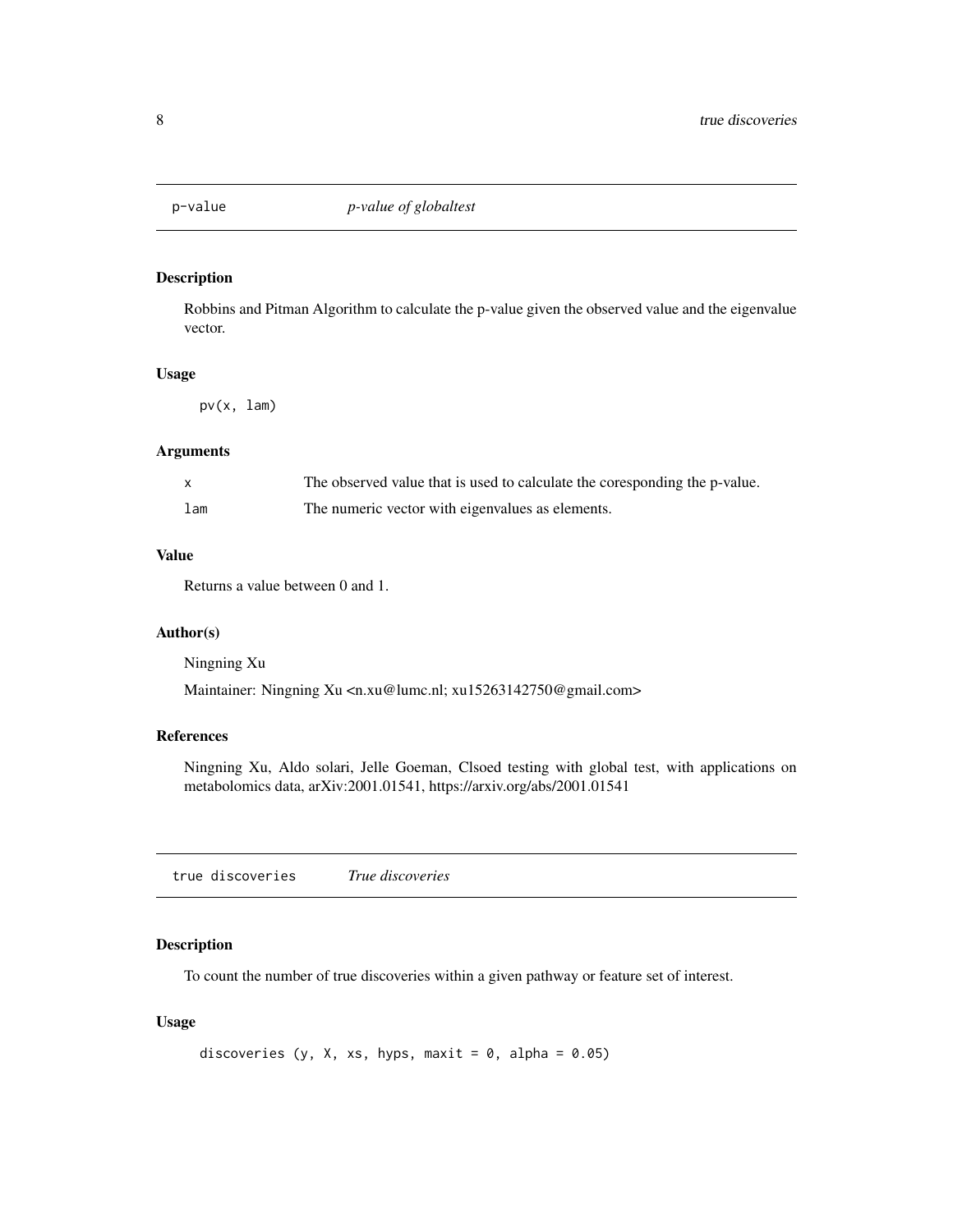## true discoveries 9

#### Arguments

| <b>V</b>  | The response vector (numeric vector).                                                                                                                                                                                       |
|-----------|-----------------------------------------------------------------------------------------------------------------------------------------------------------------------------------------------------------------------------|
| X         | The full design matrix, whose columns are named by the covariates.                                                                                                                                                          |
| <b>XS</b> | The name vector of all covariates (character vector).                                                                                                                                                                       |
| hyps      | The name vector of the covariates in the pathway of interest (character vector).                                                                                                                                            |
| maxit     | An optional integer to denote the maximal interations for branch and bound<br>method. The default value 0 means the single-step shortcut without branch and<br>bound method. Note that larger value is more time-consuming. |
| alpha     | The type I error rate allowed. The default is 0.05.                                                                                                                                                                         |

## Value

Returns a non-negative interger.

## Author(s)

Ningning Xu

Maintainer: Ningning Xu <n.xu@lumc.nl; xu15263142750@gmail.com>

## References

Ningning Xu, Aldo solari, Jelle Goeman, Clsoed testing with global test, with applications on metabolomics data, arXiv:2001.01541, https://arxiv.org/abs/2001.01541

## Examples

```
#Generate the design matrix and response vector for logistic regression models
n= 100
m = 5X = matrix(data = 0, nrow = n, ncol = m, byrow = TRUE)for ( i in 1:n){
 set.seed(1234+i)
 X[i, ] = as.vector(arima.sim(model = list(order = c(1, 0, 0), ar = 0.2), n = m) )}
y = rbinom(n, 1,0.6)
X[which(y==1),1:3] = X[which(y==1),1:3] + 0.8xs = paste("x", seq(1, m, 1), sep="")colnames(X) = xs# For standarized data
X = scale(x = X, center = FALSE, scale = TRUE)/sqrt(n-1)interest = xs
discoveries(y=y, X = X, xs = xs, hyps = interest)
#2
discoveries(y=y, X = X, xs = xs, hyps = interest, maxit=10)
#2
```